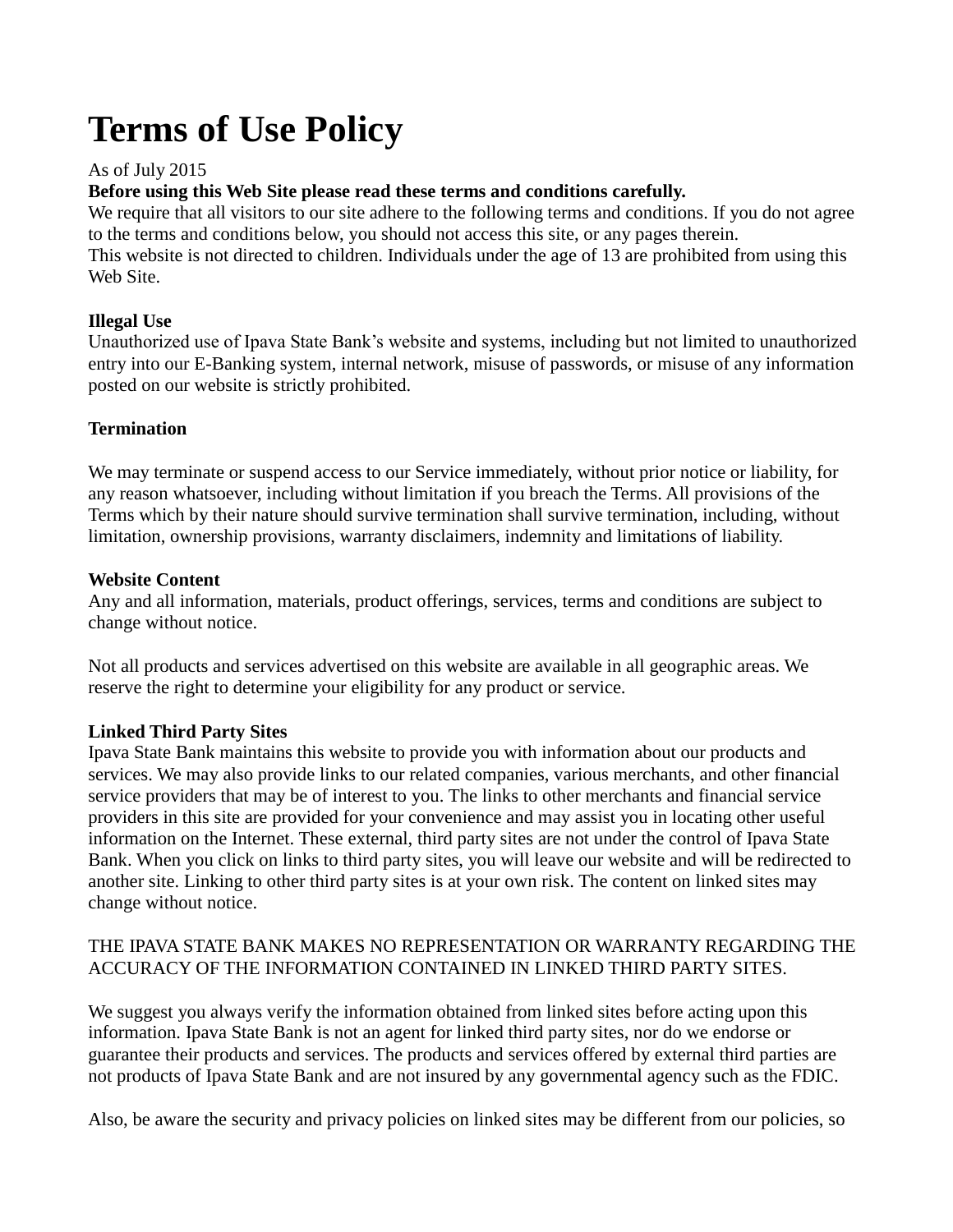please read third party security and privacy policies closely. If you have any questions or concerns about the products and services offered on linked third party sites, please contact the third party directly.

#### **Investment Products**

We may provide links to Investment or Securities companies, which offer products such as stocks, bonds, mutual funds, and annuities. These investment companies are not affiliated with this institution. Furthermore, investment products offered through this website:

- Are NOT Ipava State Bank deposits.
- Are NOT insured by any governmental agency such as the FDIC.
- Are NOT obligations of or guaranteed by Ipava State Bank.
- Involve investment risks, including the possible loss of some or the entire principal amount invested.

## **Insurance Products**

We may also provide links to purchase insurance products. This financial institution, its affiliated companies, and/or other unaffiliated third parties may offer these products. Please note that insurance and annuity products available through this site:

- Are NOT deposits, obligations of, or guaranteed by the Ipava State Bank or any of its affiliates.
- Are NOT insured by the Ipava State Bank, the FDIC, or any other agency of the United States.
- Certain insurance products, such as annuities, may have investment risk, including the possible loss of value.
- The purchase of an insurance product is not a condition to any loan, product or service offered by the Ipava State Bank, its affiliates, or non affiliated third party.

## **Use of Information Submitted Through the Website**

Any communication or material you transmit to us via the site or electronic mail will be considered confidential and may be used only by Ipava State Bank for the purposes described in our privacy policy. All information submitted to our website shall be considered and remain the property of Ipava State Bank; this information will only be used internally or as allowed by law. If you need to communicate personal or confidential information, please do not use the email feature on this website, it is not a secure email service. Instead, contact us by telephone, or use the secure email feature within our E- Banking Service.

Merchants and other third parties on our website may collect personal information when you visit their websites or when you purchase their products. You should review the privacy policies of these third parties prior to the use of their websites and the purchase of their products and services. Their privacy and security policies may differ from those of the Ipava State Bank.

## **No Warranties**

Any dated information on this site is "As Of" its date only. We will use every reasonable effort to include accurate and up to date information on the site, but we make no warranties or representations as to the accuracy of the information, DATED OR OTHERWISE, AND WE EXPRESSLY DISCLAIM ANY AND ALL LIABILITY FOR ERRORS OR OMISSIONS IN THIS INFORMATION AND MATERIALS.